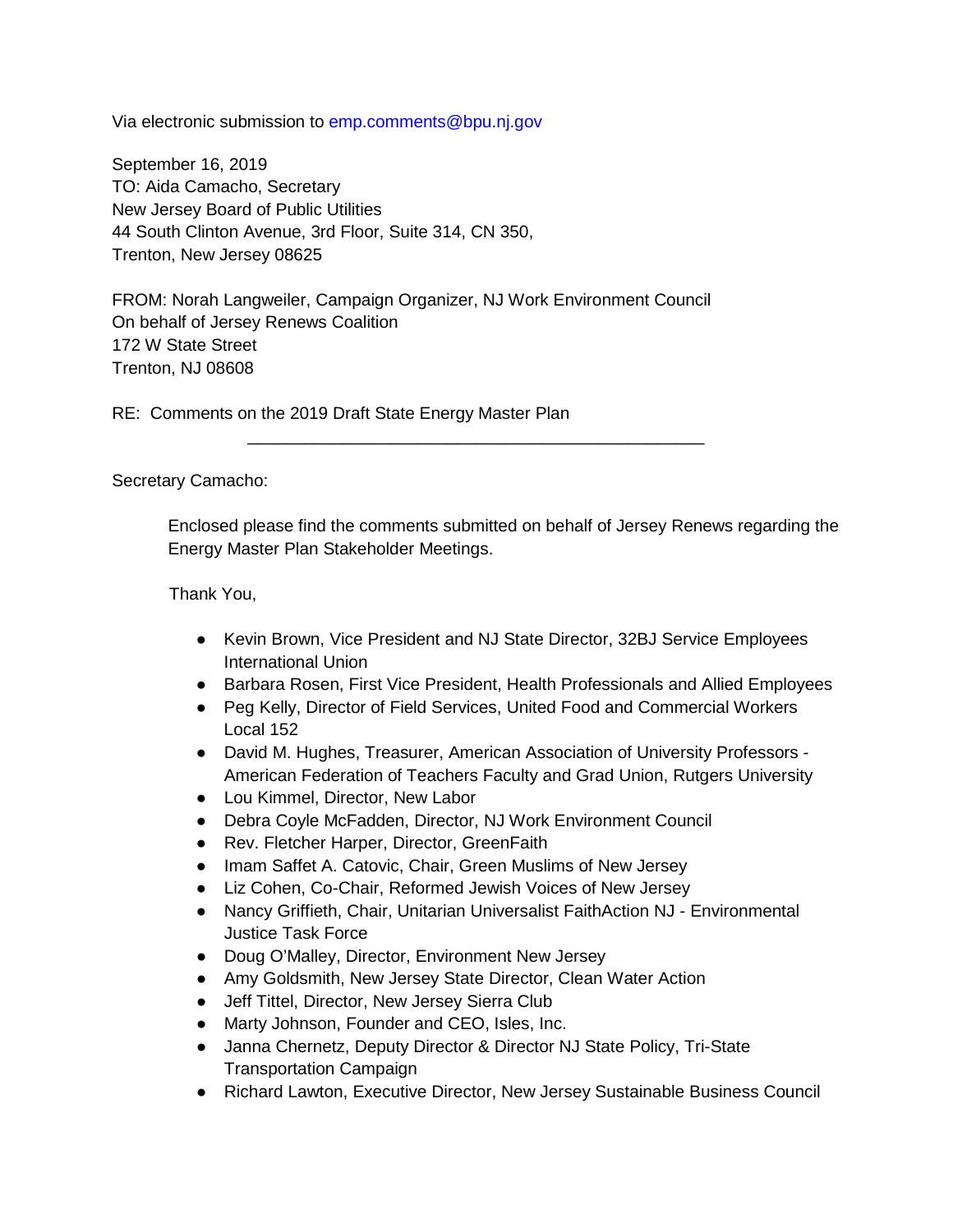- Mary Beth Gallagher, Executive Director, Tri-State Coalition for Responsible Investment
- David Pringle, David Pringle Associates, LLC
- Tina Weishaus, Founding Member, Central Jersey Coalition Against Endless War
- Pari Kasotia, Mid-Atlantic Director, Vote Solar
- Walt McRee & Joan Bartl, Directors, Banking on New Jersey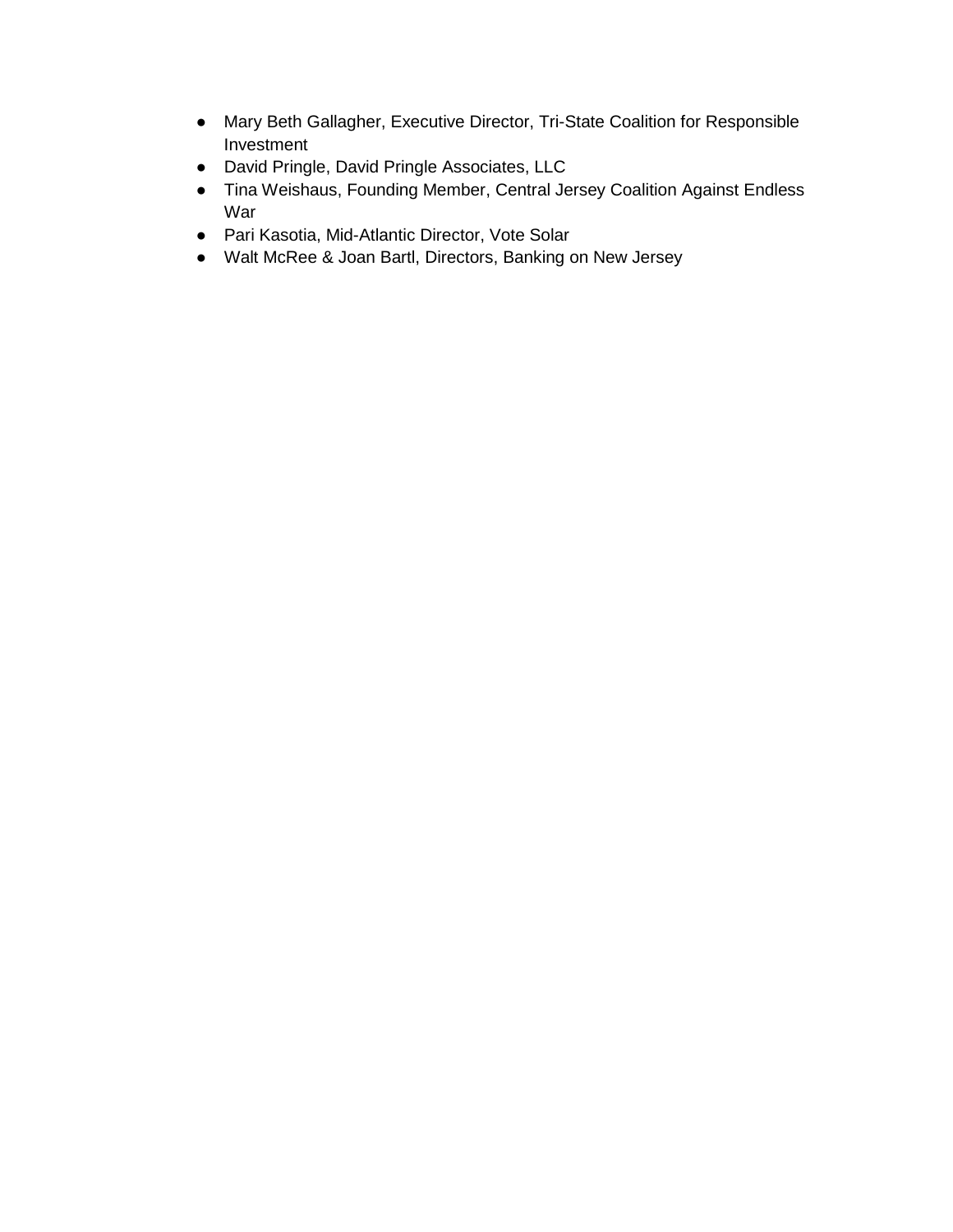#### **Who we are**

Comments are reflective of the above 21 organizations who are partners in **Jersey Renews**, a broad coalition of more than 65 labor, environment, faith, and community organizations across New Jersey. The coalition was founded in January 2017 with the goals of reducing greenhouse gas emissions, increasing clean energy infrastructure, and ensuring good, family-sustaining jobs in the transition to the clean energy economy.

### **Our context**

The consequences of climate change are occurring earlier and more rapidly than expected. In late 2018, the overwhelming scientific consensus (based on the UN's Intergovernmental Panel on Climate Change [IPCC] and the federal National Climate Assessment) says we only have 10 years to act and must take more immediate and urgent action to have any hope of tackling climate change.

This draft EMP takes a more holistic and broader approach to combating climate change than its predecessors. It recognizes that New Jersey is far off track in meeting its clean energy goals and bold action is needed. It recommits the Administration to the specific targets and legal requirements of the Global Warming Response Act, and similar targets for offshore wind, solar, energy efficiency, electric vehicles, and storage, many of which were precedent-setting when announced.

However, the enormity of this challenge and the need to overcome it cannot be exaggerated. The overwhelming scientific consensus demonstrates that while this draft EMP starts us down the right path, we must get down this path much farther and much faster than currently proposed and the final EMP must be strengthened accordingly.

#### **Summary of Comments**

**The BPU needs to disclose and ensure fair framing of the short and long-term economic, social, health, and life cycle costs of all potential energy sources.** This current iteration of the EMP lacks specificity, which means that organizations must comment on the intentions of the BPU without concrete goals, strategies, or tactics to which we can respond.

The Integrated Energy Plan (IEP) timeline is not coordinated with the EMP timeline and there does not appear to be an opportunity planned for input into the metrics for determining the IEP recommendations. With a stated preference for "least-cost" options, the IEP results are unlikely to suggest the aggressive projects necessary to adequately tackle the social and economic shifts related to the impact of climate change on New Jersey. The IEP must include metrics like social and economic costs of each energy source and its development.

## **The BPU needs to plan for meaningful public input prior to the release of the final EMP to address concerns regarding the IEP's framework.**

**Jobs**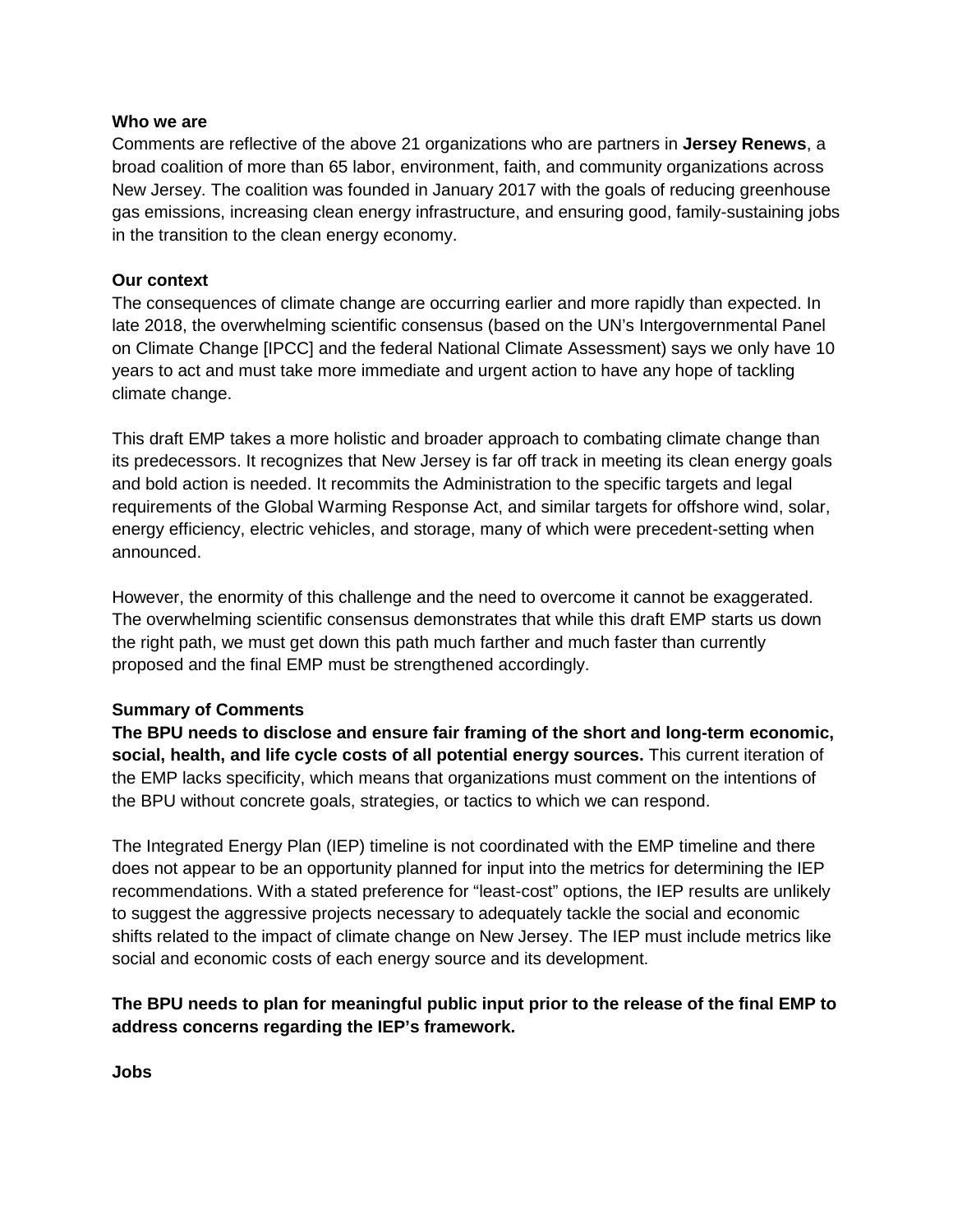Developing a renewable energy industry is an opportunity to engage labor from the start. The dearth of trust between much of the labor community and the renewables industry can be rebuilt with thoughtful consideration for the needs of workers that power our homes and communities. The plan correctly identifies that a large-scale energy transition will create tens of thousands of jobs, but it takes no steps to ensure that these will be quality, family sustaining jobs accessible to New Jerseyans. **This requires a realistic plan to ensure the thousands of new jobs created in New Jersey's clean energy economy will be accessible, high quality, and without impingement on workers' right to organize**.

New Jersey has a highly skilled workforce and the EMP should explicitly state regional and local employers that provide good family sustaining jobs will be prioritized. This is both good for the economy and the environment by creating a low-carbon supply chain. This is an opportunity to make New Jersey a manufacturing hub for the renewable energy industry.

To ensure job accessibility, the EMP needs to plan for training for new workers and re-training for transitioning workers. Government agencies need to work with local technical and community colleges to develop training programs, unions to develop or tailor apprenticeship programs to new jobs, and nonprofit organizations (provided there is a funding stream) with experience in training workers. Whenever feasible, the Small Group Activity Method should be utilized. The training of workers must be coordinated so that the jobs are available when the workers are ready, and vice versa.

There are multiple strategies the state can pursue to promote the creation of high quality jobs, including high road procurement standards, prevailing wage policies, project labor agreements, apprenticeship utilization requirements, and importantly, support for the right to organize and form a union. Through these policies, workers who help to create a better future for our state, will be able to provide a better future for the families through fair wages, health benefits and paid time off.

#### **Offshore Wind**

When New Jersey made the goal of 3,500 MW, it was the largest in the country. Now, however, we are being outpaced by other states willing to commit to a more ambitious plan. New Jersey is uniquely positioned for offshore wind, with the shallow ocean crust allowing for more wind power built more affordably than other regions. **New Jersey can leap back into the lead by ramping up our offshore wind energy commitment to at least 7,000 MW by 2030**.

As more states make offshore wind commitments, New Jersey needs to cement its place as a leader in offshore wind, attracting developers and manufacturers to the region. Creating a longterm and predictable procurement timeline offers manufacturers the assurance that the industry is stable, making them more likely to invest locally. **The current system can be extended by continuing the biannual solicitations of at least 1,200 MW starting in 2020 and continuing through 2026, if not longer.** Consideration should be given to awarding multiple projects at once to increase competition.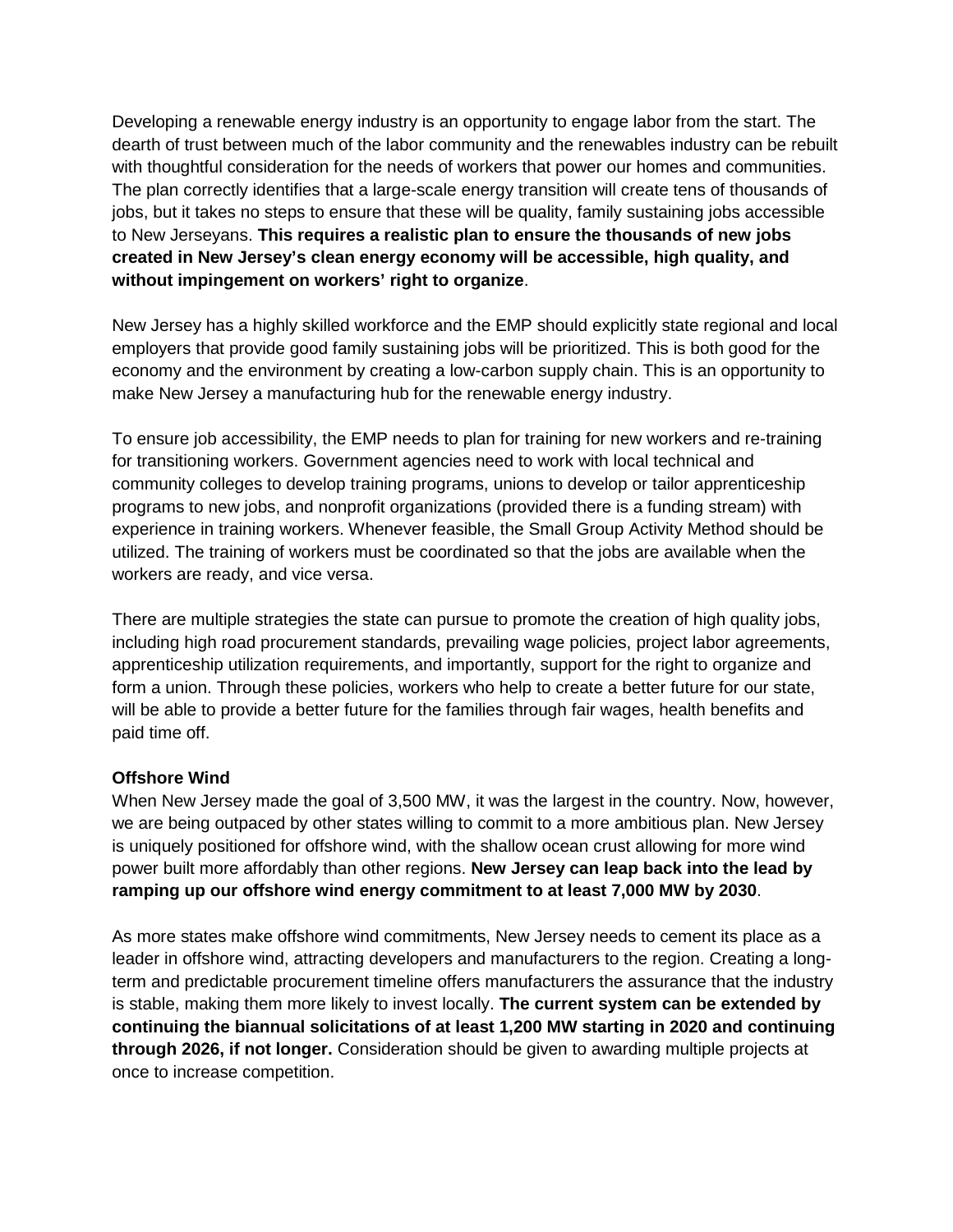**Finalizing a comprehensive Offshore Wind Strategic Plan can foster a thriving offshore wind industry in New Jersey by setting long term goals.** This should include a plan for offshore wind through 2050 with regular interim milestones to ensure the program achieves its goals. Additionally, we strongly encourage New Jersey to follow the path of other leading offshore wind states and establish ongoing Working Groups to ensure continued input and investment from experts and stakeholders as offshore wind project selection and development efforts unfold. In anticipation of potential equity issues around transmission line connections, working groups should include community representatives in a decision-making capacity to determine where connections will be placed.

### **Transportation**

Jersey Renews was heartened to see that transportation is at the top of the EMP. With nearly 50% of New Jersey's greenhouse gas emissions coming from the transportation sector, transitioning New Jersey's transportation system to electric is a foundational piece of the clean energy puzzle. The first part of electrification includes timely goal setting for NJ Transit, private vehicles, private fleets like those owned or contracted by companies, and public fleets used by government officials. **For private vehicles, the development of an Essential Charging Public Network needs to be built out as quickly as possible to address range anxiety among consumers. Rebate programs make EVs more accessible and should be paired with a dedicated funding source to ensure the stability of the program.**

NJ Transit is essential to developing a low or no carbon transportation system and ensuring equity in transportation access. However, stronger language is necessary to hold NJ Transit accountable for faster assessment and implementation of renewable technology and should include concrete benchmark goals. **The EMP should call for full electrification of NJ Transit buses by 2040, prioritizing routes in environmental justice and low-income communities.**

To support NJ Transit in the transition to renewables, the agency needs secure funding from a designated source for both operations and capital improvements. As gas-powered cars are replaced by electric vehicles, the Transportation Trust Fund (TTF) will lose funding, as it is primarily funded with a gas tax. **Since TTF funding directly impacts NJ Transit's capital and operating budget, alternative funding sources must be aggressively pursued to ensure full electrification of NJ Transit on the suggested timeline.**

#### **Emissions Reductions**

While the draft EMP recommits to the mandate established in the GWRA to reduce  $GHG<sup>1</sup>$  $GHG<sup>1</sup>$  $GHG<sup>1</sup>$ emissions 80% by 2050, it provides no interim milestones, enabling reductions to be delayed and making it difficult to see where the state is on track or falling behind in emissions reductions. **We must frontload the reductions in GHG emissions, 45% by 2030, to address the immediate emergency we face.**

<span id="page-4-0"></span> $1$  In these comments, "greenhouse gas emissions" and "GHG" means the NJ 2007 Global Warming Response Act definition ("carbon dioxide, methane, nitrous oxide, hydrofluorocarbons, perfluorocarbons, sulfur hexafluoride, and any other gas or substance determined by DEP to be a significant contributor to the problem of global warming") with DEP using this authority and Governor's Murphy directive in his bill signing statement for S3207 to include black carbon.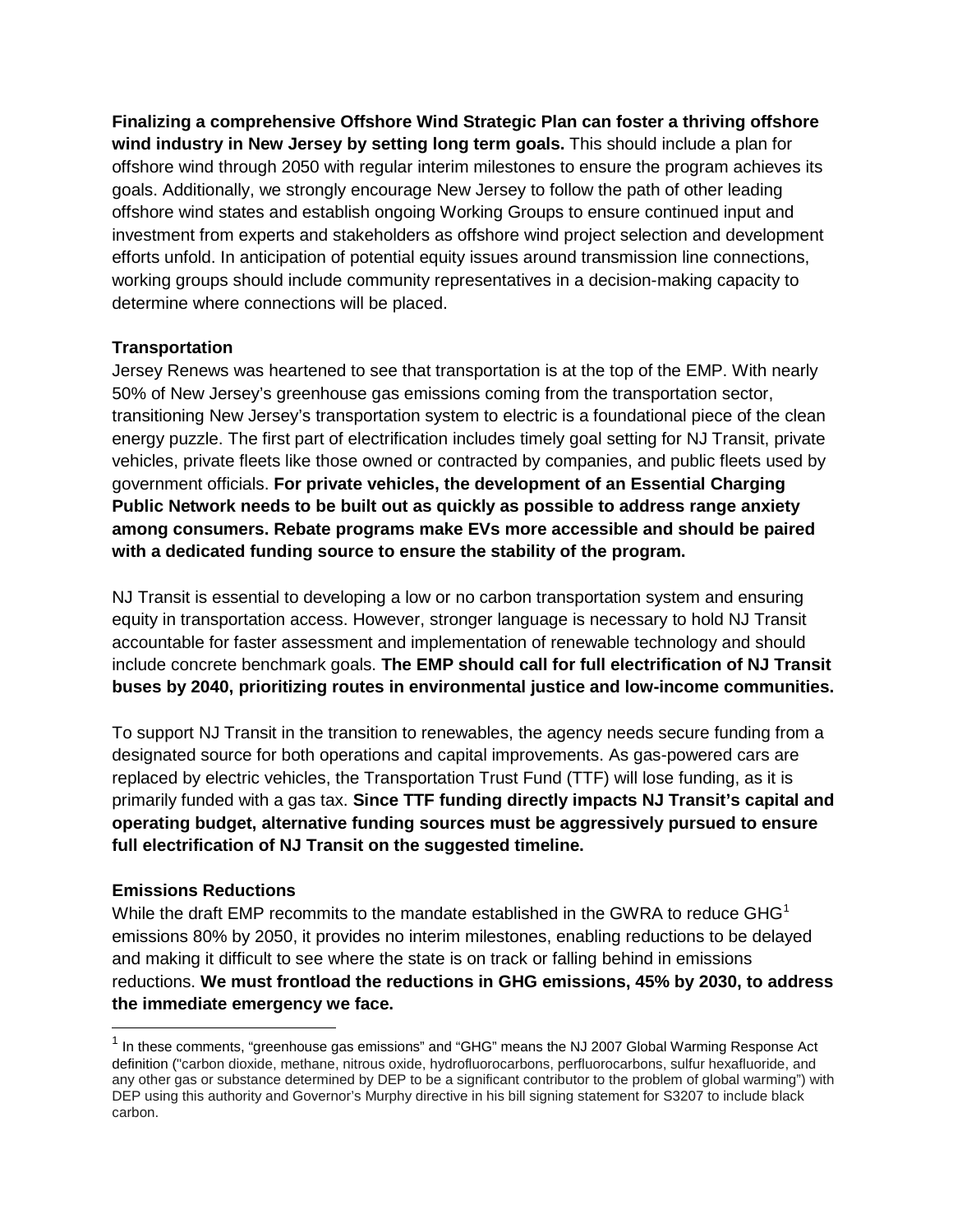Greenhouse gas emissions are not the only concern. Black carbon (aka soot or particulate matter) is a major contributor to climate change. It is orders of magnitude more potent as a climate pollutant than CO2 and an ongoing threat to our respiratory and cardiac health. It particularly affects our most vulnerable communities, environmental justice communities that suffer a disproportionate share of pollution and related health harms. The draft EMP must make clear that the state will fast track appropriate regulations of all GHGs and co-pollutants, not just CO2, and **regulate black carbon for the pollutant and public health threat that it is**.

Under the state and federal Clean Air Acts and GWRA, the state has the authority to regulate GHGs for their true impact but has failed to do so. *The EMP proposes only to discuss if GHGs should be regulated later, but we need to decide how to regulate now*, utilizing the appropriate time horizon especially for short-lived climate pollutants based on their individual global warming potential as recommended by IPCC. **The EMP needs to regulate all climate pollutants aggressively to meet IPCC's 2030 target and GWRA's 2050 mandate**.

Over a 20-year period, methane is 86 times more potent than CO2 as a GHG. Yet the EMP (a plan for policies over the next 30 years) only considers the impact of methane over a 100-year horizon. This drastically obscures its real effect on climate change in the near term by a factor of at least two-thirds and dramatically understates the impacts of methane emissions occurring today and the volume of reductions required by 2030 and 2050. NJDEP should also stop ozone trading/credits and regulate fossil fuel combustion for water quality not just air quality impacts (air deposition) and the final EMP must disclose the risks of stranded investments as New Jersey moves off fossil fuels.

## **Detailed Comments**

# *State Priority 1: Reduce Energy Consumption & Emissions from the Transportation Sector*

**1.1.1** Support the deployment of 330,000 light-duty electric vehicles on the road by 2025, per the Zero Emission Vehicle MOU

- The TTF is a necessary funding source for New Jersey's public transportation. Since it is funded primarily with a gas tax, a similar funding mechanism must be simultaneously and aggressively pursued for electric vehicles. Current wording is weak and is foreshadowing a revenue crisis like the TTF shutdown under former Governor Chris Christie precipitating the increase in the gas tax. Alternative revenue sources for EVs must be considered.
- Decrease in revenue to the TTF directly affects NJ Transit's capital and operating funding, which is already dire. Currently, NJ Transit does not have any dedicated sources of revenue for its operating budget - funding is subject to the annual budget process. Roughly one-third of NJ Transit's operating budget, \$460 millions in FY20, is transferred from its capital budget into its operating budget. Transfers of this magnitude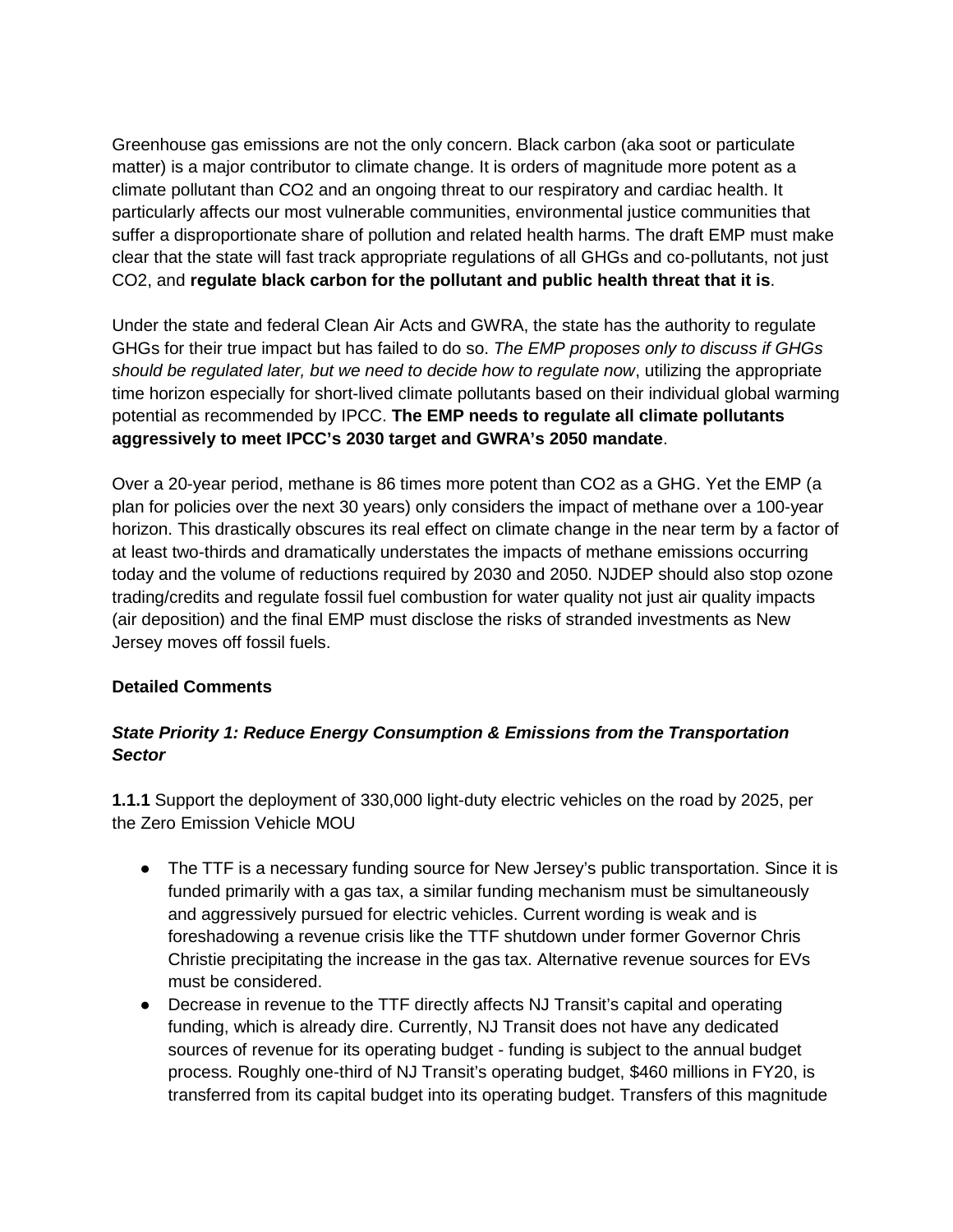have crippled the agency's ability to meet transit expansion needs as well as other capital needs like sustained investment in union-built EV buses.

- **1.1.2** Deploy EV charging infrastructure throughout the state
	- EV infrastructure needs a stable pot of money, the one-shot grants, like the Volkswagen Settlement funding, is not enough to build comprehensive statewide EV infrastructure. There is potential to incorporate this program into existing projects like the Transit Village program.
	- Utilize Complete Streets community development plans on the municipal, county, and state level.

**1.1.5** Rollover the state light-duty passenger fleet to electric vehicles

• The state should transition light-duty passenger fleet as quickly as feasibly possible and have benchmarks in the EMP.

**1.1.6** Continue to improve New Jersey Transit's environmental performance

- **Full electrification of the NJ Transit bus fleet by 2040** as well as stable and increased mass transit funding to increase clean transit options for low-income communities.
- NJ Transit is essential to developing a low or no carbon transportation system. However, stronger language is necessary to hold NJ Transit accountable for faster assessment and implementation of renewable technology with concrete benchmark goals. To support NJ Transit in the transition to renewables, the agency needs secure funding from a designated source for both operations and capital improvements.
- Natural gas is not a renewable energy source and should not be considered as such in the EMP.

**1.1.7** Increase clean transportation options in low-and moderate-income and environmental justice communities

- This section should also look at options for expanding existing public transit infrastructure and developing new routes to meet the needs of all communities. Without adequate investment in public transportation, which is glaringly absent from this section, low-income communities will be left to rely on private industry, which does not often serve the needs of those in the lowest socioeconomic statuses. The state government needs to take greater responsibility for the transportation needs of its residents by offering a breadth of options.
- The state should begin deploying electric buses and heavy-duty vehicles in environmental justice communities with disproportionately high asthma and lung disease rates.

**1.1.8** Partner with industry to develop incentives to electrify the medium- and heavy-duty vehicle fleet with battery or fuel cell technology, or to support R&D that will enable such electrification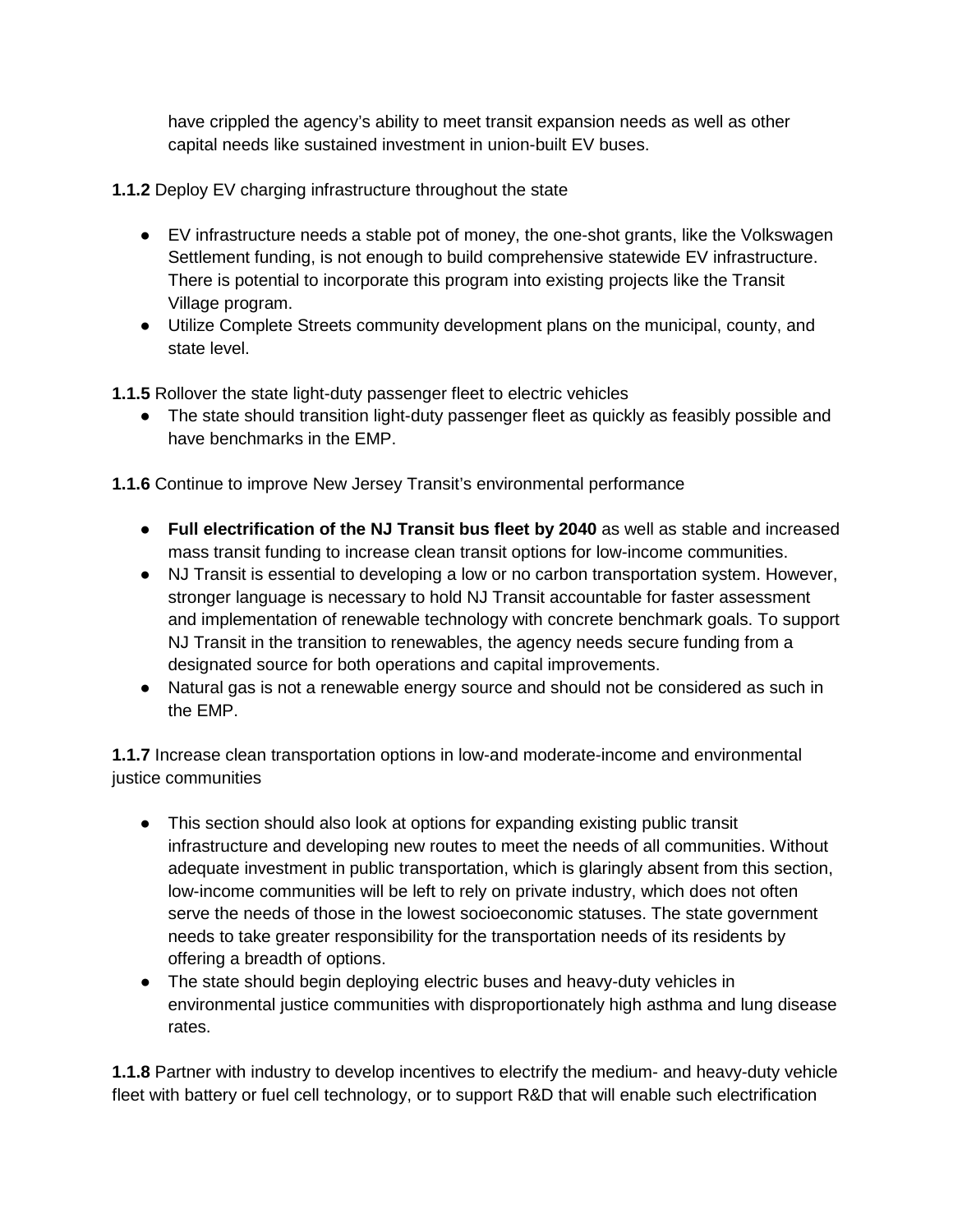- This section should Include language to mandate corporate adoption of EVs for fleets operating in NJ along with aggressive benchmark dates for transition. Size and profits of the company should be considered in the regulations with the largest and most profitable companies having the most aggressive transition schedule. This maintains competition and ensures that small businesses are not shut down by regulations they are unable to meet.
- Natural gas and "cleaner liquid fuels" are not renewable energy sources and should not be considered as such in the EMP.

**1.1.9** Explore policies that can accelerate adoption of alternative fuels in the transportation sector

- Natural gas and "cleaner liquid fuels" are not renewable energy sources and should not be considered as such in the EMP.
- The state should work faster than the Transportation and Climate Initiative is moving and should explicitly include representatives from environmental justice, frontline, and lowincome communities are meaningfully involved in initial discussions and final decisionmaking to ensure these communities that are most impacted by pollution receive the most benefits.

**1.2.1** Identify opportunities to reduce vehicle miles traveled.

- Significant coordination on street-level planning and urban development is necessary to implement any plans to reduce vehicle miles traveled (VMT).
- Energy and transportation/mobility planning should be required by local governments.
- Municipal land use law must evolve to encourage walkable and bikeable communities, bike and scooter sharing, Jitney services and community EVs as the draft EMP suggests.

With respect to transit, this section while noting the importance of improving the quality of service of rail and of improving bus coverage doesn't address the specific strategies to reduce VMT. Reliability is important, but in order to replace motor vehicle trips with transit trips the transit agencies must provide more service on existing lines – for example, providing more frequent bus service through dense, developed corridors. This would have a greater impact on increasing transit trips than investing in coverage out into suburban areas with low density.

**1.2.2** Accelerate the implementation of the Transit Village Program

● Any continuation of the Transit Village program must prioritize the inclusion of lowincome housing as well as rent caps to ensure that transit oriented-development is accessible to residents of all socioeconomic statuses.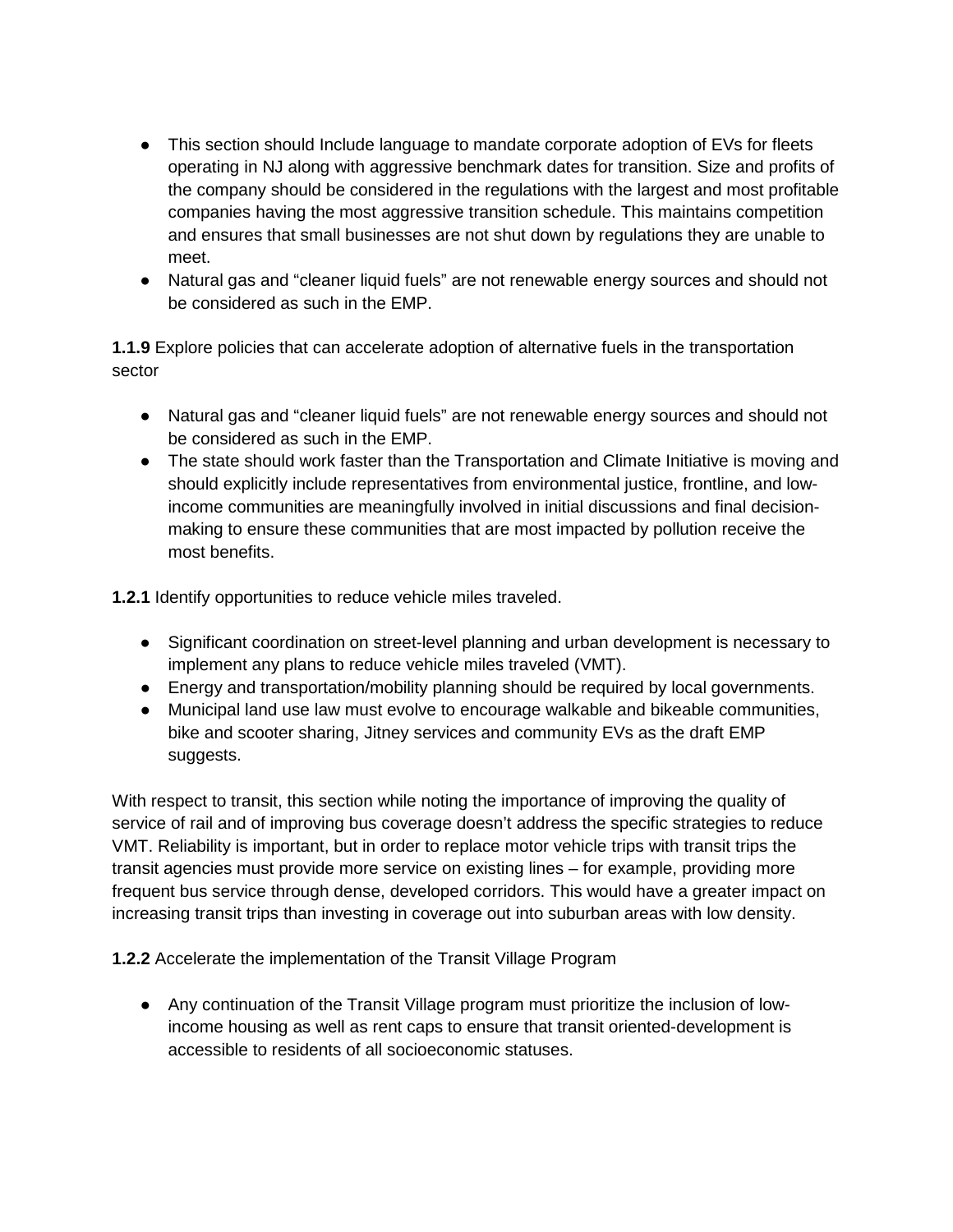- The program has promoted development around train stations, but is too geographically limited with too slow implementation and insufficient funding to reach GHG reduction goals.
- Rather than rely on the Transit Village Program to deliver meaningful GHG reductions, the State should consider a strategy that recommends land use changes promoting the use of transit, biking and walking.
- Other strategies could include the implementation of Complete Streets policies and ordinances – related to 1.2.1, congestion pricing, and revisions to land use restrictions. The State should review the specific targets that have been adopted and engage with NJDOT in setting future targets that meet the goals of the EMP.

## **1.3.2** Support a diesel truck buy-out program

● Increase in funding support for those who purchase electric vehicles.

# *State Priority 2 Accelerate Deployment of Renewable Energy & Distributed Energy Resources*

2.1.1 Establish a 50% RPS by 2030

● Need to move more urgently. Jersey Renews calls for 50% RPS by 2025.

**2.1.2** Establish specific in-state Class I renewable energy goals and milestones including but not limited to solar and offshore wind generation to enable a significant majority of electricity consumption to be produced from renewable resources by 2050

- The EMP should include concrete goals, not simply references to making them.
- Many of the energy sources cited in the EMP as carbon neutral are some of the dirtiest forms of energy. Carbon neutral can include garbage incineration, ozone trading, and carbon capture and storage, an expensive technology that has yet to show commercial or practical viability, all of which disproportionately impact LMI communities and communities of color. These highly polluting sources of energy should not be included in the definition of carbon neutral.

**2.1.3** Model scenarios and pathways to achieve 100% clean, carbon-neutral electricity generation by 2050 with consideration for least-cost options

- Model scenarios and pathways should consider more factors than simply the least-cost options. Other considerations should include the proliferation of jobs across the state, racial and economic justice, the speed with which projects can be implemented, and the climate mitigation impact each pathway can offer.
- Concerns like racial and economic justice, which can help right the wrongs of decades of irresponsible city planning and development which adversely impacted low-income and communities of color in favor of preserving wealthy and white communities.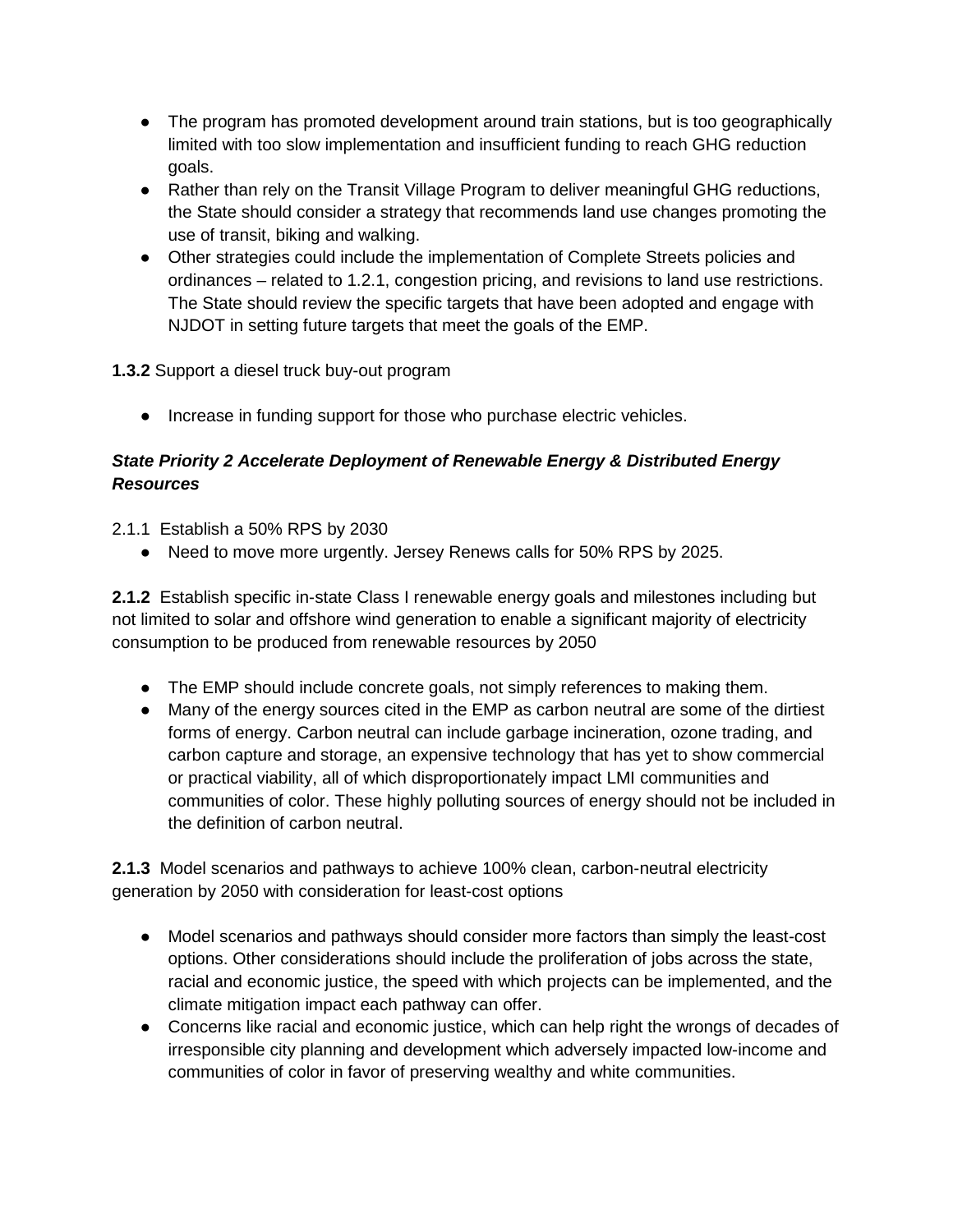• The EMP's definition of carbon neutral includes some of the dirtiest options like garbage incineration, ozone trading, and carbon capture and storage, an expensive technology that has not shown any commercial or practical viability. These options disproportionately impact LMI communities and communities of color.

## **2.2.1** Develop offshore wind power generation

- Increase the offshore wind goal to at least 7,000 MW by 2030. When New Jersey made the goal of 3,500 MW, it was the largest in the country. As more states make offshore wind commitments, New Jersey needs to cement its place as a leader in offshore wind, attracting developers and manufacturers to the region. The current system can be extended by continuing the biannual solicitations of at least 1,200 MW starting in 2020 and continuing through 2026, if not longer. Consideration should be given to awarding multiple projects at once to increase competition.
- Finalize a comprehensive Offshore Wind Strategic Plan to set long term goals and foster a thriving offshore wind industry in New Jersey.This should include a plan for offshore wind through 2050 with regular interim milestones to ensure the program achieves its goals and flexibility as the technology improves.
- New Jersey should follow the path of other leading offshore wind states and establish ongoing community-led Working Groups to ensure continued input and investment from experts and stakeholders as offshore wind project selection and development efforts unfold.

## **2.2.2** Develop the offshore wind supply chain

- EMP should require labor neutrality agreement which indicates that companies will not take an anti-union stance and will not stand in the way of workers who are unionizing to ensure living wages and good benefits are the norm for the industry. Prevailing wage rules will ensure that all workers benefit from the increased pay that labor unions are able to provide.
- Domestic sourcing of jobs and materials is key to reaping all the benefits of being an early adopter of offshore wind. As this new industry is developed, the state needs to focus on worker and communities benefits, not just regulations that work for industry.

**2.2.3** Develop job training programs to support the offshore wind industry

● Ensure access to workforce development opportunities for low and moderate income communities and develop policies that eliminate barriers to jobs

**2.2.4** Support the offshore wind industry through port infrastructure development and interregional collaboration

• Community representatives should also be included in preliminary and decision-making conversations with their voices given the same weight as those of industry. Historically,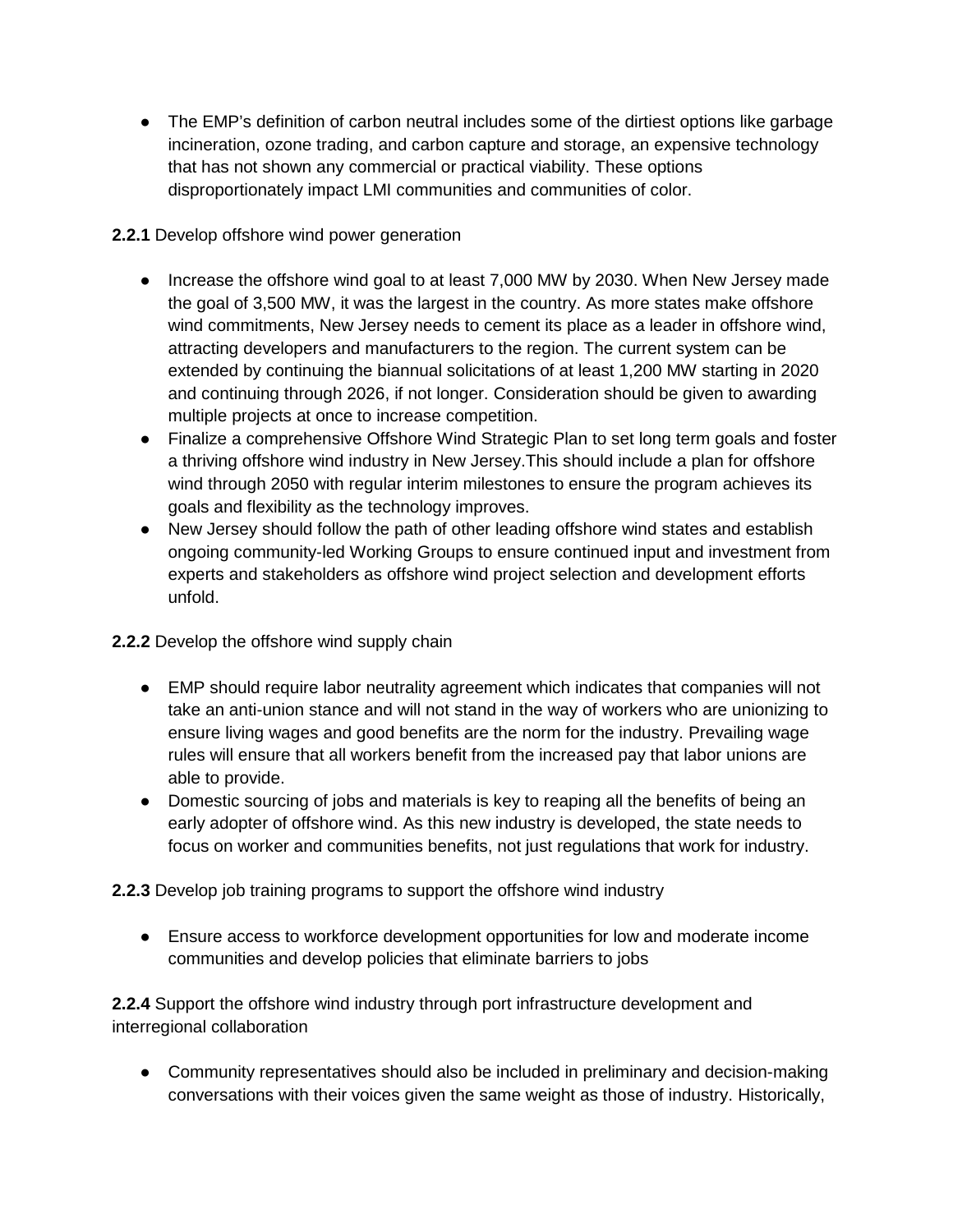energy infrastructure has been placed in low-income communities where the residents have less political power to fight it. A comprehensive, community-led siting process is essential to breaking the cycle of exploitation.

**2.3.1** Establish and grow a community solar program

- 40% carve-outs for low and middle income communities is a good goal, but it should include a caveat to prioritize environmental justice communities.
- Needs to be connected to energy efficiency programs and funding to ensure solar is accessible to all communities.

**2.3.3** Maximize solar rooftop and community solar development in urban and LMI communities using the local workforce

- Need to fund energy efficiency and weatherization programs to ensure older buildings are suitable for solar. These need to be connected in the clearinghouse.
- Set goals of 250,000 low-income households having solar access and 400 MW of storage for low-income and environmental justice communities by 2030. The benchmark goal for this process is 76,000 low-income households and 200 MW of storage by 2026.

**2.3.5** Develop mechanisms for achieving 600 MW of energy storage by 2021 and 2,000 MW of energy storage by 2030

• The state needs to make large investments in research and development for storage. Storage is one of the largest technological barriers to transitioning to renewables and electrification. We need strong support for innovation and invention to breakthrough.

**3.1.2** Increase funding for, awareness of, and access to New Jersey's Clean Energy Program and its suite of state-wide programs

- NJ Clean Energy Program should be promoted through a combination of media tv, local radio programs, newspaper ads, social media, and community-based organizations that target landlords and homeowners
- Additionally, connect with community organizations and hyper-local media to spread awareness for tenant rights regarding home weatherization and safety improvements to ensure access to Clean Energy Programs

**3.1.3** Adopt equitable clean energy financing mechanisms that enable greater penetration of energy efficiency opportunities for all customers

- This section should provide incentives for landlords to maintain current or comparable rents so residents are not priced out of their communities.
- Regulate reasonable interest rates and specify the funding source for this program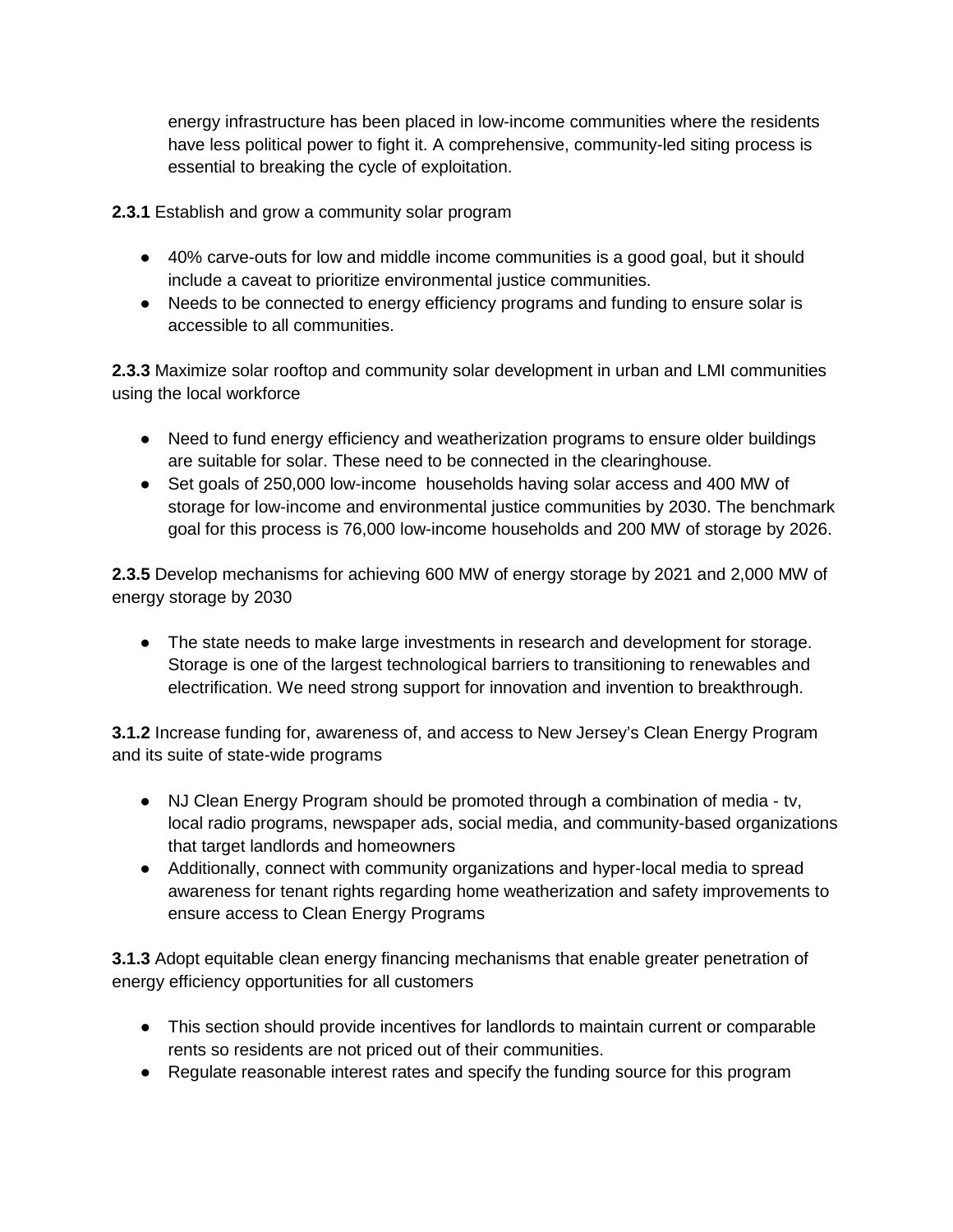- **3.1.4** Streamline marketing, education, awareness, and program administration
	- This clearinghouse should be accessible to those who use assistive technology for blindness or deafness.
	- Include public health, safety, energy efficiency, and equity as explicit, inseparable overarching goals of the clearinghouse, and make it a requirement rather than a suggestion. A clearinghouse that coordinates the multitude of programs offered is necessary to penetrate low-income and environmental justice communities, and so should be added as a deliberate action item in the EMP in order to promote energy efficiency upgrades, decrease household spending on utility bills, and streamline customer engagement. Energy efficiency cannot be separated from indoor air quality and lead issues. The number of units that could receive energy efficiency upgrades has been limited due to lack of coordination amongst environmental health and safety services. Homeowners are also currently confused about the difference between the WAP and Comfort Partners/NJ Clean Energy programs. It is critical that all programs are housed under one roof.

**3.3.2** Establish mechanisms to increase building efficiency in existing buildings

- Should include a worker training subsidy for employers to increase labor availability. This can also help ensure that when a company or organization finds a barrier to energy efficiency, they have an existing workforce to address it.
- If one company cannot take on the job, they should close the loop by checking back in with the clearinghouse to find another contractor or company to take on the job so the customers are not lost.

**3.3.5** Increase compliance of mandated building and energy codes

- Ensure adequate staffing for inspections so they are performed within the mandated timeline.
- Weatherization processes should be included in mandated building and energy codes.

## *State Priority 4 Reduce Energy Use & Emissions from the Building Sector*

The EMP needs to make the connection between reductions in energy use and emissions, energy efficiency, and energy sources. Siloing these interconnected systems is sure to create gaps in programming, reducing the effectiveness of these programs overall.

**4.1.3** Develop EV Ready and Demand Response Ready building codes for new multi-unit dwelling and commercial construction

**4.2.1** Incentivize transition to electrified heat pumps, hot water heaters, and other appliances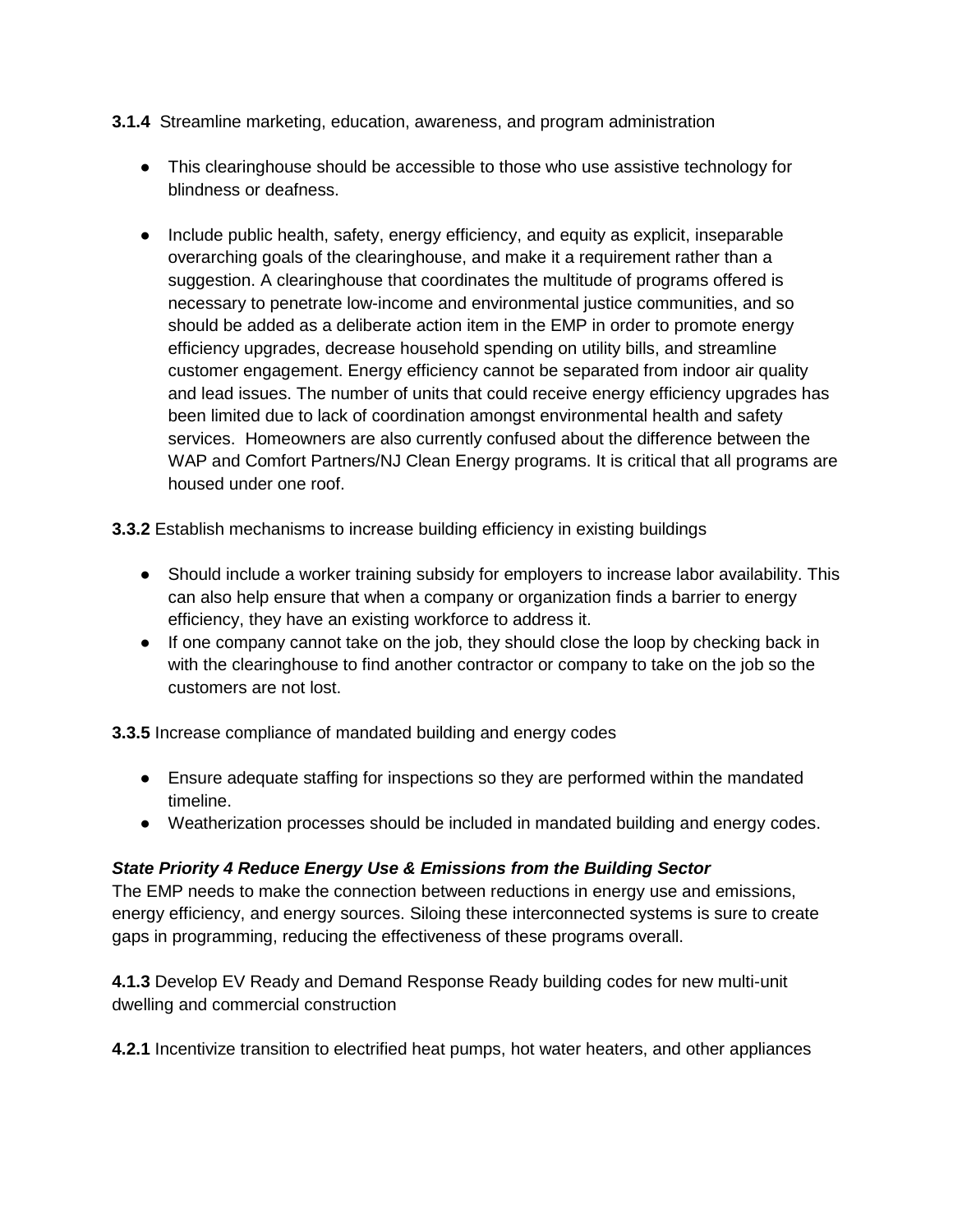- This section should provide more details on what a program from NJ BPU might look like, we note however that "lowest cost" should not be a dominant factor in how such an incentive program is constructed. Instead there should be greater consideration of where the greatest social benefits can be gained from reducing local emissions, the ability to reduce utility costs and improving conditions for low and moderate income earners, as well as the capacity of such programs to be used to create jobs and training workers.
- Additionally, given the ongoing lead crises in New Jersey's urban areas, we urge the state to consider how environmental justice communities can be prioritized in a holistic approach to make housing healthier through electrification, energy efficiency as well as structural upgrades including lead abatements.

**4.2.2** Develop a transition plan to fully electrified building sector

- There is no reason to delay forming a plan to lower emissions from existing buildings. The taskforce proposed in the draft plan should have a clear timeframe to meet and make recommendations.
- The task force should be expanded to include key stakeholders in the sector including unions, environmental justice groups, housing advocates as well as building owners and operators.
- The task force should look at issues like energy efficiency, resiliency, and coordination with increased renewable energy sources to ensure the grid is not overburdened.
- Workforce skills and planning, environmental justice, and housing affordability should be key components of the transition plan developed in consultation with the key government and community partners.
- Electrification of the building sector should prioritize low-income and environmental justice communities.

# *State Priority 6 Support Community Energy Planning & Action in Low- and Moderate-Income EJ Communities*

**Bigger community say in the projects** - communities should be part of the decision-making process. It is imperative that communities have a seat at the table

**6.1** Develop a comprehensive Community Energy Plan in concert with local community groups to identify energy needs and establish ways to participate in and benefit from the clean energy transition at the local level.

• In order to work with community members, the BPU should provide technical assistance and training to ensure all engaged stakeholders are on equal footing with regards to knowledge and processes for the next iteration of New Jersey's energy production. Trainings and assistance should be offered in the languages of the community, verbal and written, in locations at times when community members are able to attend, and should be promoted via media that are relevant to the local community.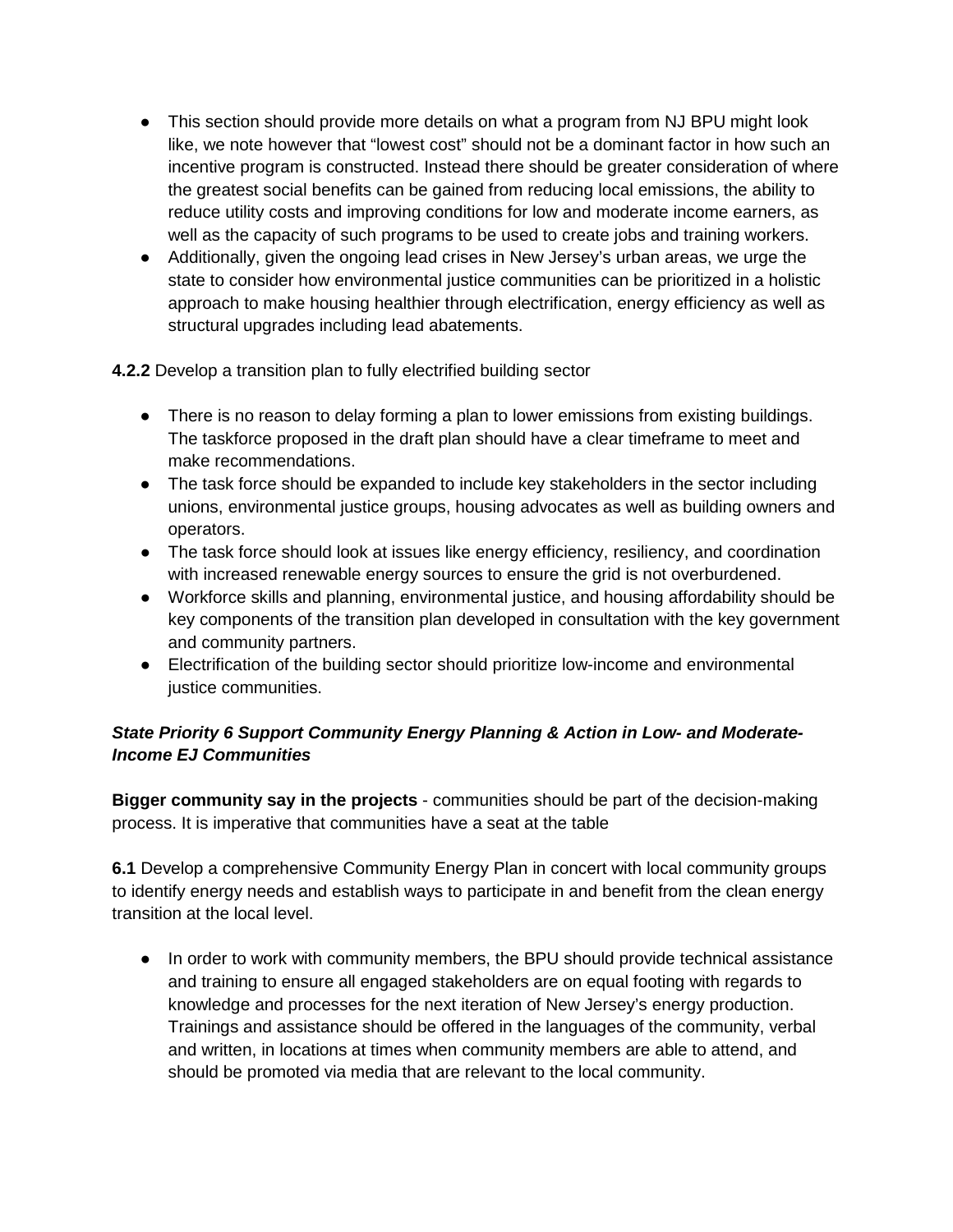● Establishing Community Resilience Hubs (CRHs), community-run centers powered by clean energy that deploy aid and services to residents during disasters, can create a space for community resilience. CRHs should be existing community spaces like fire stations or schools that act as a microgrid which can function independently during an emergency. Because low-income and environmental justice communities struggled to recover from events like Hurricane Sandy due to grid failure and slower response times from first responders, these communities should be prioritized for CRH development and other types of renewable projects.

**6.2.1** Support community-led development of community solar projects

- This list of government agencies should include housing authorities.
- EJ and low-income communities should be separate from middle-income communities because the needs are often different. Priority should be given to environmental justice communities.
- List the evaluation criteria for 'community-led.' They should include things like inclusion in initial conversations, meaningful participation in decision-making processes, and final approval for projects.
- This section should identify best practices from community solar pilots.
- Bring in customers and contractors into planning and decision-making processes from the beginning through focus groups to help design a program that ultimately works for them.

**6.2.2** Incentivize maximum installation of rooftop and community solar by the local workforce

- To reduce barriers, there should not be any out-of-pocket costs or costs should be limited.
- Energy efficiency and weatherization programs need to be coordinated to ensure maximum penetration into the rooftop solar market. This should be connected to the energy efficiency clearinghouse.
- Community education should emphasize savings from solar and information of how personal habits can impact energy efficiency.

**6.2.3** Develop clean energy workforce opportunities and training programs

- Good opportunities for youth, but formerly incarcerated and other marginalized groups should be included.
- The solar sector should include labor neutrality agreement which indicates that companies will not take an anti-union stance and will not stand in the way of workers who are unionizing.
- Need a trained local workforce to act as ambassadors for these programs and ensure adequate awareness within target communities.
- Establish prevailing wage and project labor agreements to raise wages throughout the industry.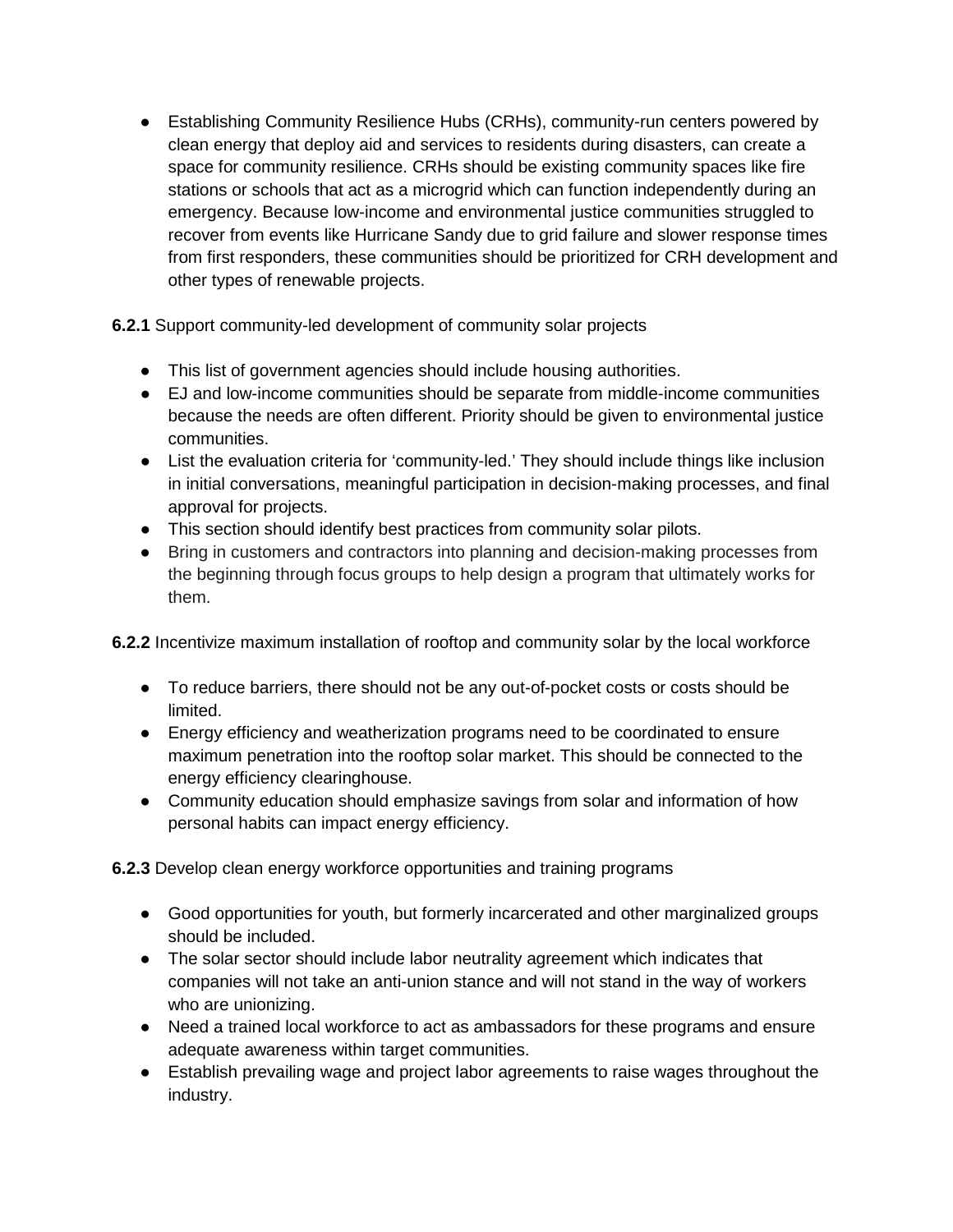**6.4** Eliminate barriers to participate in and benefit from the clean energy economy.

- Engagement with communities requires a tailored approach: consultation with community members on issues like logistics for meetings which should be at convenient times and locations, community representatives, pain points within the community (are there areas within the community that members want addressed first?), and types of energy that work for those communities.
- As mentioned on page 63, the clearinghouse would mediate any barriers and all programs listed here should be contained within the clearinghouse with personal and technology-based support for applicants.

## *State Priority 7 Expand the Clean Energy Innovation Economy*

Clean energy projects should be sited to prioritize environmental justice and low-income communities. This is particularly important given the history of siting polluting energy services in low-income areas, often creating the environmental injustice that must now be addressed. The EMP should prioritize and incentivize development in these communities, in conjunction with the community members, as well as incorporating job training and equitable hiring practices to ensure community members benefit from these new projects.

Addressing barriers in municipal regulations can help alleviate siting issues for communitybased renewables energy projects. Local permitting and zoning laws can unnecessarily increase the timeline and cost for project development. Supporting consistent laws and requirements can expedite the distribution of clean energy technology. To address this issues, the state can create model zoning ordinances and permitting processes for local governments along with a timeline to transition to the new regulations.

**7.2.1** Develop a workforce needs assessment for the clean energy economy, including but not limited to support for renewable energy generation and distributed energy resources; grid modernization; energy efficiency services; transport system electrification including the installation of electric vehicle infrastructure and potential manufacturing and assembly of electric vehicle components; and zero carbon building construction and retrofits

- Should work with unions to discuss labor neutrality in energy industries, workers' rights and working conditions, prevailing wage and project labor agreements
- Unions should work with community organizations to ensure union jobs are accessible to everyone and help potential employees become union members.

**7.2.2** Establish a Clean Energy Job Training program to assist current New Jersey workers to pivot their skills as necessary to meet changing industry needs

• Cross-training is necessary to meet changing industry needs. Frontline workers should have, at least, a basic understanding of corollary or related work in addition to their own field of expertise. Training workers in soft skills like critical thinking and customer service and can improve flexibility.